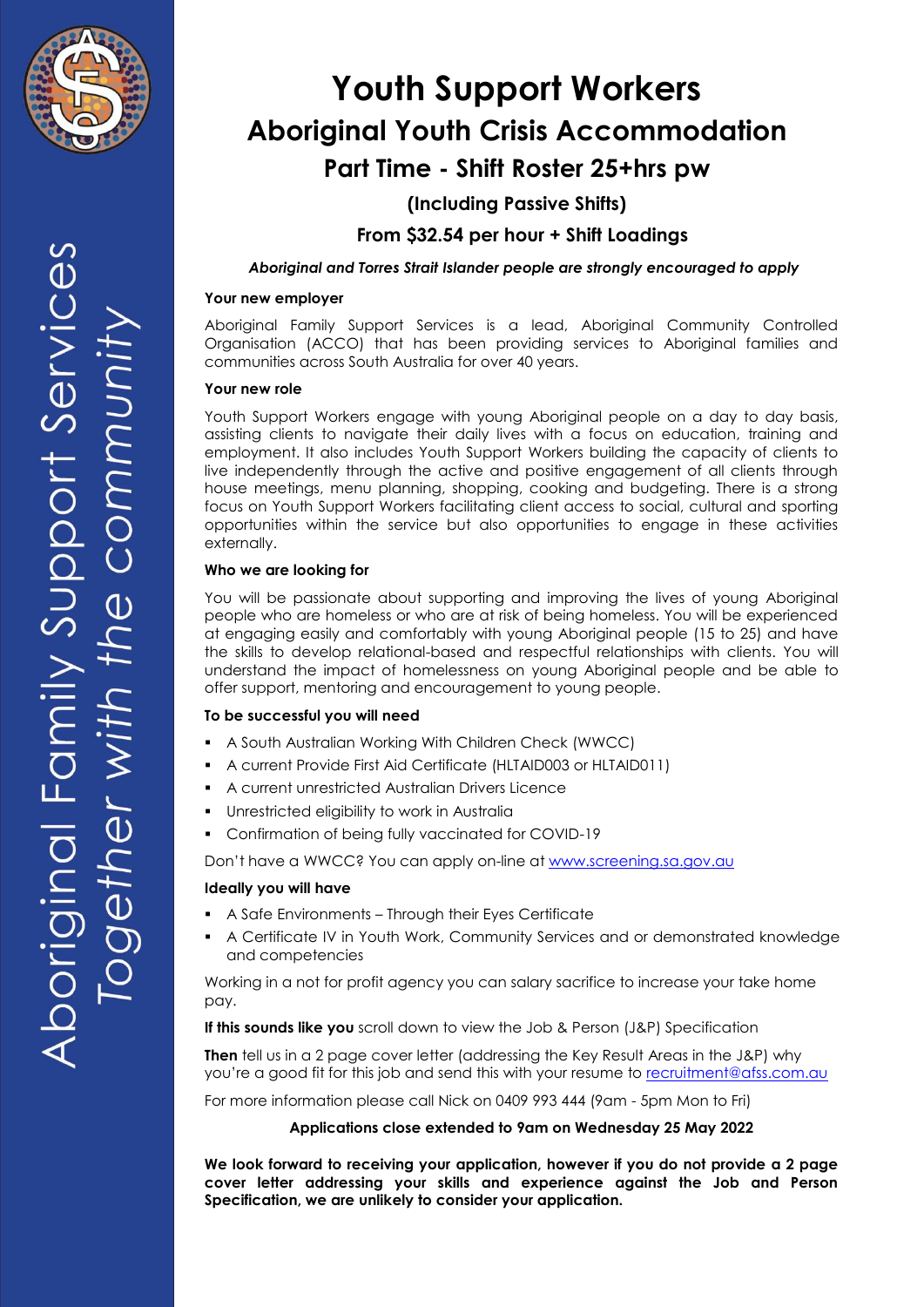

 **Aboriginal Family Support Services**

Job and Person Specifications

## Job Title: **Youth Support Worker (Aboriginal Youth Crisis Accommodation)**

### Employee Name:

| AFSS operate two (2) crisis accommodation services with support from the<br>Towards Home Alliance and will work closely with Baptist Care SA to<br>provide services to Aboriginal and Torres Strait Islander people. Services are<br>located in metropolitan Adelaide. The primary aim of the service is to<br>provide crisis accommodation and related support services to Aboriginal<br>people (15 to 25), who are homeless or at imminent risk of homelessness,<br>achieve the maximum possible degree of self reliance and independence.<br>Central to the service is a focus on resolving crisis, re-establishing family and<br>cultural links and building on the capacity of young people to live<br>independently of homelessness services. |
|-----------------------------------------------------------------------------------------------------------------------------------------------------------------------------------------------------------------------------------------------------------------------------------------------------------------------------------------------------------------------------------------------------------------------------------------------------------------------------------------------------------------------------------------------------------------------------------------------------------------------------------------------------------------------------------------------------------------------------------------------------|
| Youth Support Workers support young Aboriginal and Torres Strait Islander<br>people to navigate through their day to day lives with a focus on practical<br>support and assistance to participate in training, education, employment,<br>social, cultural and sporting activities. Youth Support Workers work in<br>partnership with Case Workers to assist clients achieve their goal plan<br>outcomes. Youth Support Workers also assist clients to build their capacity<br>and skills to live independently of homelessness services and supports.                                                                                                                                                                                               |
| Youth Support Workers report on a daily basis to the Team Leader. Team<br>Leaders report to Manager, Aboriginal Youth Crisis Accommodation.                                                                                                                                                                                                                                                                                                                                                                                                                                                                                                                                                                                                         |
| Towards Home Alliance (South Australian Housing Authority, Government of<br>South Australia).                                                                                                                                                                                                                                                                                                                                                                                                                                                                                                                                                                                                                                                       |
| Social, Community, Home Care and Disability Services Industry Award 2010:<br>Salary Range: Level 3                                                                                                                                                                                                                                                                                                                                                                                                                                                                                                                                                                                                                                                  |
| Job Specification                                                                                                                                                                                                                                                                                                                                                                                                                                                                                                                                                                                                                                                                                                                                   |
| The Key Result Areas outline the key expectations of the employee. They<br>align with the requirements of Towards Home Alliance Service Agreement<br>and with AFSS Strategic and Operational Plans and AFSS Policies and<br>Procedures. The employee will be required to participate in regular<br>supervision against each of the Key Result Areas as detailed below.                                                                                                                                                                                                                                                                                                                                                                              |
| Youth Support Workers have a key role in assisting clients to achieve<br>outcomes and goals as outlined in their case plan. This includes:                                                                                                                                                                                                                                                                                                                                                                                                                                                                                                                                                                                                          |
| working respectfully with the client and their Case Worker to assist the<br>client to achieve outcomes as per their case plans                                                                                                                                                                                                                                                                                                                                                                                                                                                                                                                                                                                                                      |
| assisting clients to achieve their goals through providing assistance with<br>daily routines and appointments (education, training, employment,<br>medical, legal)<br>assisting clients to access identification required for securing Australian<br>Government entitlements, opening bank accounts and securing<br>housing.                                                                                                                                                                                                                                                                                                                                                                                                                        |
| Youth Support Workers work closely with clients (and their children) to:                                                                                                                                                                                                                                                                                                                                                                                                                                                                                                                                                                                                                                                                            |
| encourage client participation (that leads to independent living skills)<br>in the daily operations of the accommodation service including<br>shopping, cooking, cleaning and general household routines<br>assisting clients if required to develop social and interpersonal skills that<br>$\overline{\phantom{a}}$<br>help them to function in a shared home environment and in other<br>social situations<br>provide clients with opportunities to broaden their social, cultural and<br>$\overline{\phantom{a}}$<br>sporting connections through the facilitation of events and activities                                                                                                                                                     |
|                                                                                                                                                                                                                                                                                                                                                                                                                                                                                                                                                                                                                                                                                                                                                     |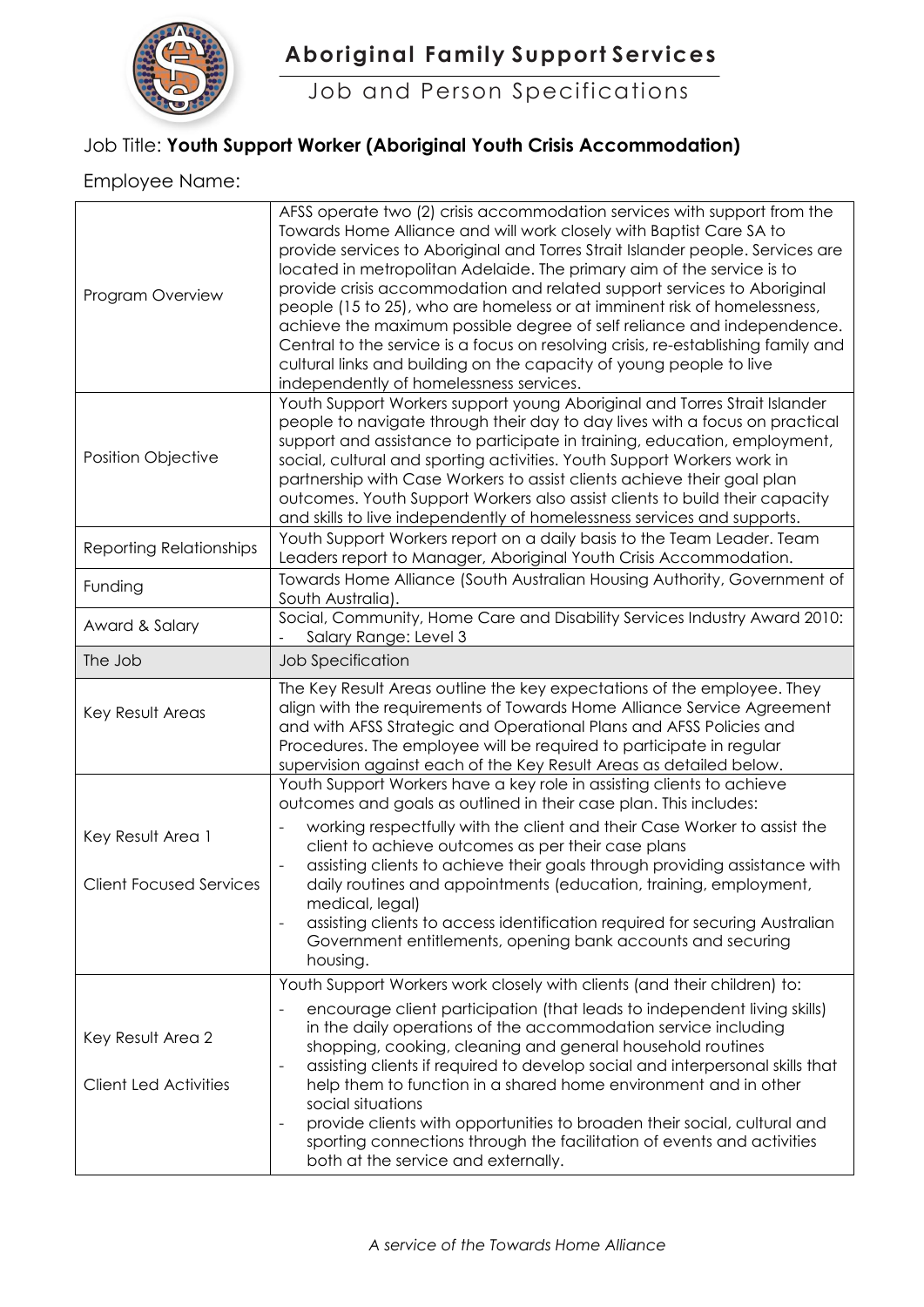

## Job and Person Specifications

|                           | Youth Support Workers are often on shift by themselves and have a clear                                                                                                                                                                                                                                                           |  |  |
|---------------------------|-----------------------------------------------------------------------------------------------------------------------------------------------------------------------------------------------------------------------------------------------------------------------------------------------------------------------------------|--|--|
| Key Result Area 3         | responsibility for:<br>managing the safety of clients, their children and other employees by<br>maintaining the physical security of the accommodation services<br>including securing all access points (gates, doors, windows and other                                                                                          |  |  |
|                           | access points)<br>ensuring that clients are respectful of each other, client's children and                                                                                                                                                                                                                                       |  |  |
| Safety and Security       | all employees in all of their interactions and that the actions of<br>employees or clients do not place others at risk<br>observing and encouraging the observance by clients of Work, Health,<br>Safety and Wellbeing requirements including identification of hazards,<br>hazard reporting and where possible, minimising risk. |  |  |
|                           | Actively manage the completion of administrative tasks including data                                                                                                                                                                                                                                                             |  |  |
|                           | reporting and the use of AFSS processes and tools to manage workloads<br>and priorities:<br>submitting high quality reports that are factual, clear and concise and<br>adequately respond to the information required by Senior Managers,                                                                                         |  |  |
| Key Result Area 4         | the Chief Executive and funding bodies                                                                                                                                                                                                                                                                                            |  |  |
| Administration and        | ensuring that all client contact and engagement is appropriately<br>documented and recorded on AFSS data collection systems - CRM,<br>DEX, H2H (and other data systems as required)                                                                                                                                               |  |  |
| Transparency              | making use of the appropriate time keeping processes at AFSS<br>including the Attendance Register and the use of Outlook Calendar to<br>record daily movements, meetings and other work related<br>commitments                                                                                                                    |  |  |
|                           | ensuring that Application for Leave forms and supporting<br>$\overline{\phantom{a}}$<br>documentation (Medical Certificates) are lodged within appropriate<br>timeframes.                                                                                                                                                         |  |  |
|                           | Maintain and model an ongoing commitment to continuous improvement<br>in the provision of services to internal and external customers by:                                                                                                                                                                                         |  |  |
| Key Result Area 5         | actively demonstrating a commitment to Service Excellence across<br>AFSS                                                                                                                                                                                                                                                          |  |  |
| Service Excellence and    | demonstrated ability to function autonomously when required as well<br>as a strong focus on teamwork                                                                                                                                                                                                                              |  |  |
| Continuous<br>Improvement | abiding by AFSS policies and procedures, and Strategic and<br><b>Operational Plans</b>                                                                                                                                                                                                                                            |  |  |
|                           | participating in continual improvement processes across all levels of<br>AFSS                                                                                                                                                                                                                                                     |  |  |
|                           | act as an ambassador for AFSS during all interactions with clients,<br>$\overline{\phantom{a}}$<br>communities, partner agencies and services.                                                                                                                                                                                    |  |  |
| The Person                | <b>Person Specification</b>                                                                                                                                                                                                                                                                                                       |  |  |
| Qualifications            | Community Services or Youth Work qualifications including undergraduate,<br>post graduate qualifications and or diploma level qualifications.                                                                                                                                                                                     |  |  |
| Experience                | Significant youth work and experience in working across the homeless<br>sector including youth work, outreach, and homeless accommodation<br>services. Significant experience in working with Aboriginal individuals,<br>families and communities.                                                                                |  |  |
| <b>Skills</b>             | Ability to work autonomously at a program level with limited direction,<br>ability to actively and positively engage with clients, employees, sector<br>representatives, government representatives. High-level interpersonal skills.                                                                                             |  |  |
| Knowledge                 | Knowledge of the NGO sector with a particular focus on the homelessness<br>sector. Knowledge of the ongoing and changing nature of government<br>and the processes associated with contract management.                                                                                                                           |  |  |